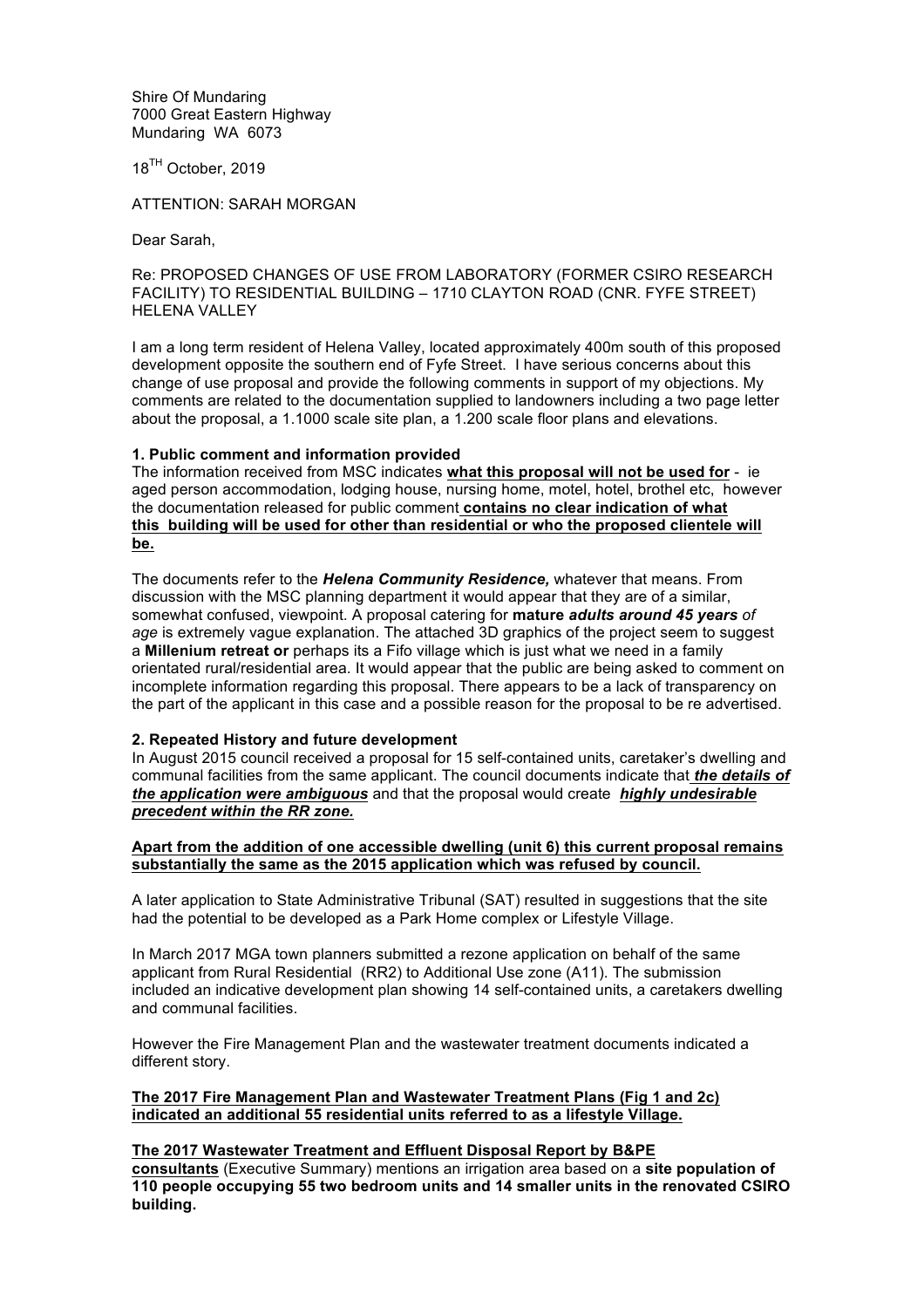The report (Table 3 and section 6.2.2) indicates the area required for Hydraulic loading for 110 people is 2400sqm with the possibility of expansion to 3600sqm.

The current submission for public comment (Helena Community Residence, 20th September 2019) contains a 1.1000 site plan indicating a wastewater irrigation area of approx 3150sqm. (Calculated by using pdf to vwx conversion scaling software to 0.2% accuracy with datum dimensions taken from the existing building)

#### **Based on the B&PE consultants calculation ratios in section 6.2.1 - 6.2.2 it would appear that an area for wastewater irrigation for the 17 dwelling occupied by 2 persons per dwellings proposed in this new application would require an area of less than a quarter of the proposed 3150sqm area shown on the site plan for public comment.**

A 3150 sqm irrigation area based on the B&PE data would indicate that 144 people could be accommodated on site with regard to effluent disposal. Even if additional irrigation area is required over the 2400sqm the proposed population number could be at least triple what is being proposed. This suggest that the applicant has considered future site expansion exceeding the population and dwelling numbers contained in this application for public comment and subsequent approval by council.

**It would appear that we are commenting on a proposal with insufficient or inaccurate information that could result in an open ended approval for future development of the site.**

### **3. Wastewater treatment and Effluent disposal irrigation area.**

The 1.1000 scale site plan circulated for public comment shows a 3150sqm effluent disposal irrigation area at the lower end of the site adjacent the Helena River floodplain. The site falls approximately 18m from Clayton road end of the site to the irrigation area with a 10/1 slope ratio. There is approximately 3.2 ha of uphill surface and subsurface groundwater catchment area above the irrigation area not including the subsurface water generated from the Boya ridge directly above the development. There is no reference in the documentation of how the proponent intends to address the stormwater or subsurface water issues on the site. Item 6.5 in the 2017 application only states that a *A Plan will be undertaken.*

The proposed irrigation area shown on the public comment documentation is orientated along the natural contours and spans approx 140 linear metre across the lower end of the site. It extends across most of the site area abutting the Helena River and effectively acts as a earth dam to waterflow down the site. Together with the spray irrigation of waste water, surface and subsurface water flow, inundation at the lower end of the site during winter months, porous soils and an underlying granite rock structure this proposal could cause catastrophic damage to the river environmental and adjoining properties both adjacent to the site and downstream. During summer months easterly valley Thermal and Catabatic wind speeds regularly exceeding 40kph. A surface spray irrigation system could create serious problems for both the river environment, the adjacent properties and the occupants of the contemplation garden/orchard. Food production is prohibited in and near watewater irrigation areas. None of these issues seem to be addressed by the consultants.

### **To avoid any possible contamination of the Helena River why hasn't the irrigation system been placed further up the site and why is it more than four times the area required for 34 people? Is this location therefore part of a future development option? If the documentation is incorrect then why was it distributed for public comment?**

## **4. Building design and code requirements**

The proposed development indicates ancillary facilities including a common room, communal kitchen, dining laundry, swimming pool and external toilet and showers. I would assume that as this is a public space a Public Building classification should be applicable. The dining room is insufficient in area to cater for 31 people. (The occupant in unit 6 won't be able to access the facility anyway) If meals are to be prepared and served a kitchen to commercial standards would be required. The kitchen shown would be inadequate.

### **5. Accessible unit**

Unit number 6 is labelled as an accessible unit. External access from this unit to communal areas does not comply with either Access to Premises Standards or the AS1428 Design for Access and Mobility. There is no accessible pathway access to the communal facility or